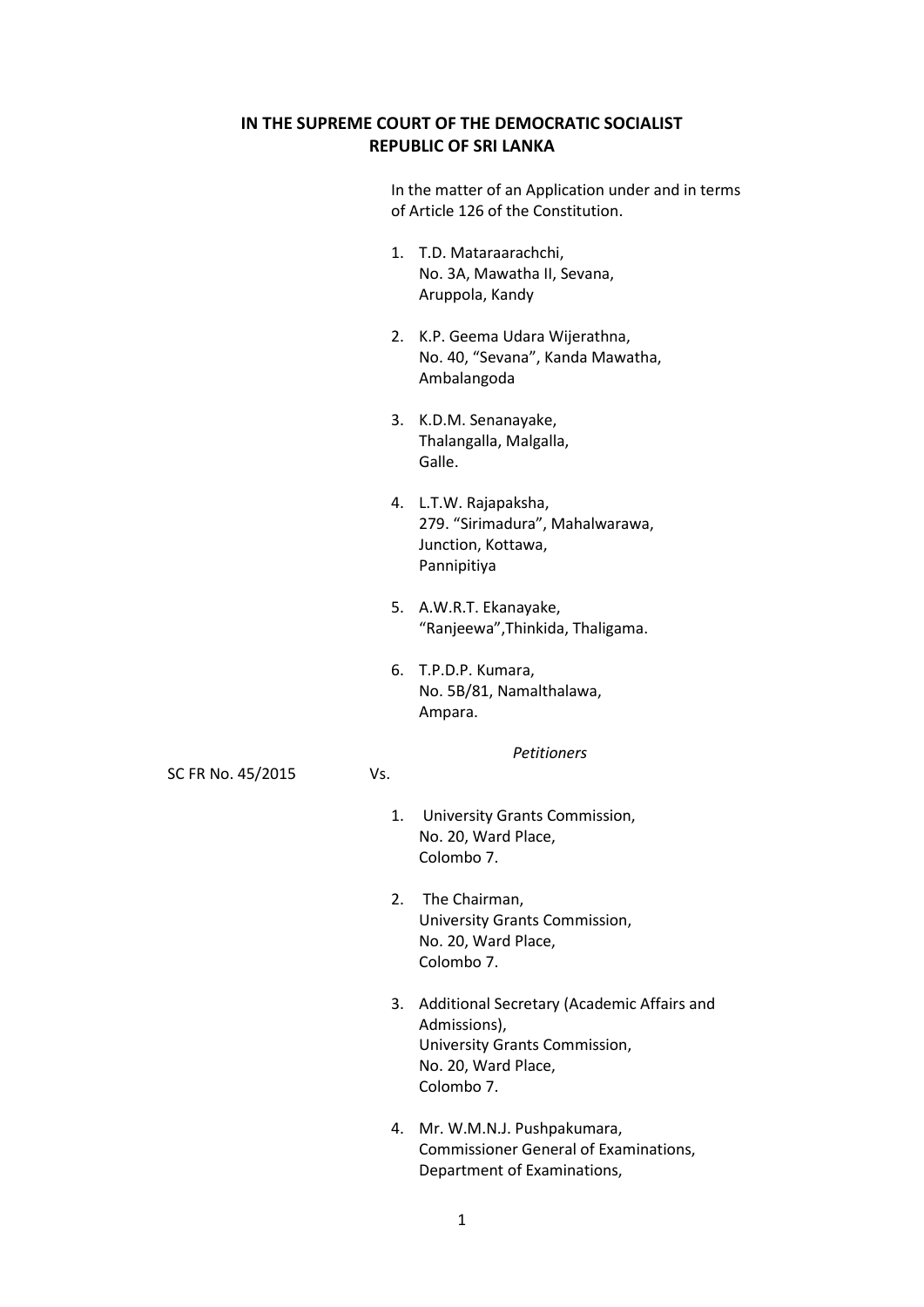P.O.Box 1503, Colombo.

- 5. Secretary, Ministry of Higher Education, No. 20, Ward Place, Colombo 7.
- 6. The Registrar, University of Colombo, 94, Cumarathunga Munidasa Mawatha, Colombo 3.
- 7. The Registrar, University of Peradeniya, Galaha Road, Peradeniya.
- 8. The Registrar, University of Sri Jayawardanepura, Gangodawila, Nugegoda.
- 9. The Registrar, University of Kelaniya, Dalugama, Kelaniya.
- 10. The Registrar, University of Moratuwa, Bandaranayaka Mawatha, Katubedda, Moratuwa.
- 11. The Registrar, University of Jaffna, Puliyadi Lane, Jaffna.
- 12. The Registrar, University of Ruhuna, Tangalle Road, Matara.
- 13. The Registrar, Eastern University, Batticaloa
- 14. The Registrar, South Eastern University, Oluvil.
- 15. The Registrar, University of Rajarata, Mihintale.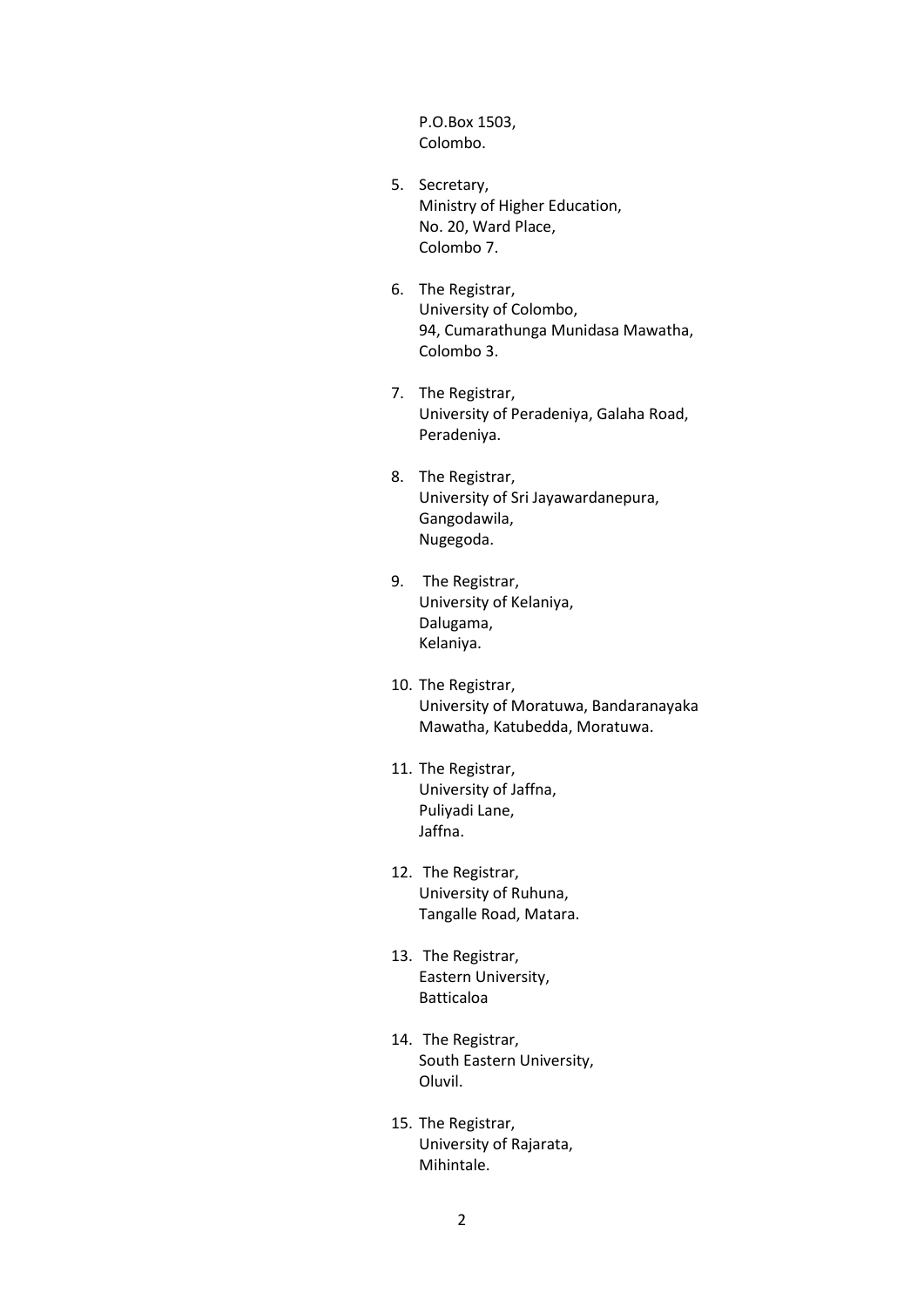|                                               |                | 16. The Registrar,<br>University of Sabaragamuwa,<br>Belihuloya, Balangoda.                                                                                                                                                                                     |
|-----------------------------------------------|----------------|-----------------------------------------------------------------------------------------------------------------------------------------------------------------------------------------------------------------------------------------------------------------|
|                                               |                | 17. The Registrar,<br>North Western University,<br>Kulipitiya.                                                                                                                                                                                                  |
|                                               |                | 18. The Registrar,<br>University of Uva Wellassa,<br>Badulla.                                                                                                                                                                                                   |
|                                               |                | 19. Hon. Attorney General,<br><b>Attorney General's Department</b><br>Hulftsdorp, Colombo 12.                                                                                                                                                                   |
|                                               |                | <b>Respondents</b>                                                                                                                                                                                                                                              |
| <b>BEFORE</b>                                 | $\ddot{\cdot}$ | K. Sripavan, C.J.<br>B.P. Aluwihare, P.C., J.<br>Anil Gooneratne, J.                                                                                                                                                                                            |
| <b>COUNSEL</b>                                |                | Saliya Pieris with T. Nandani for the Petitioners.                                                                                                                                                                                                              |
|                                               |                | Nerin Pulle, Deputy Solicitor General with S. Gnanaraj,<br>State Counsel for 1st, 2nd, 4 <sup>th</sup> 5 <sup>th</sup> 8 <sup>th</sup> 9 <sup>th</sup> 12 <sup>th</sup> 13 <sup>th</sup> 15 <sup>th</sup><br>16 <sup>th</sup> and 19 <sup>th</sup> Respondents. |
| <b>WRITTEN SUBMISSIONS</b><br><b>FILED ON</b> | $\ddot{\cdot}$ | 30.05.2016 by the Petitioners<br>01.06.2016 by the Attorney General                                                                                                                                                                                             |
| <b>ARGUED ON</b>                              |                | 04.05.2016                                                                                                                                                                                                                                                      |
| <b>DECIDED ON</b>                             |                | 20.07.2016                                                                                                                                                                                                                                                      |
|                                               |                |                                                                                                                                                                                                                                                                 |

# **K. SRIPAVAN, C.J.,**

The Court granted leave to proceed on 06.05.2015 for the alleged violation of the Petitioners' Fundamental Rights guaranteed by Article 12(1) of the Constitution.